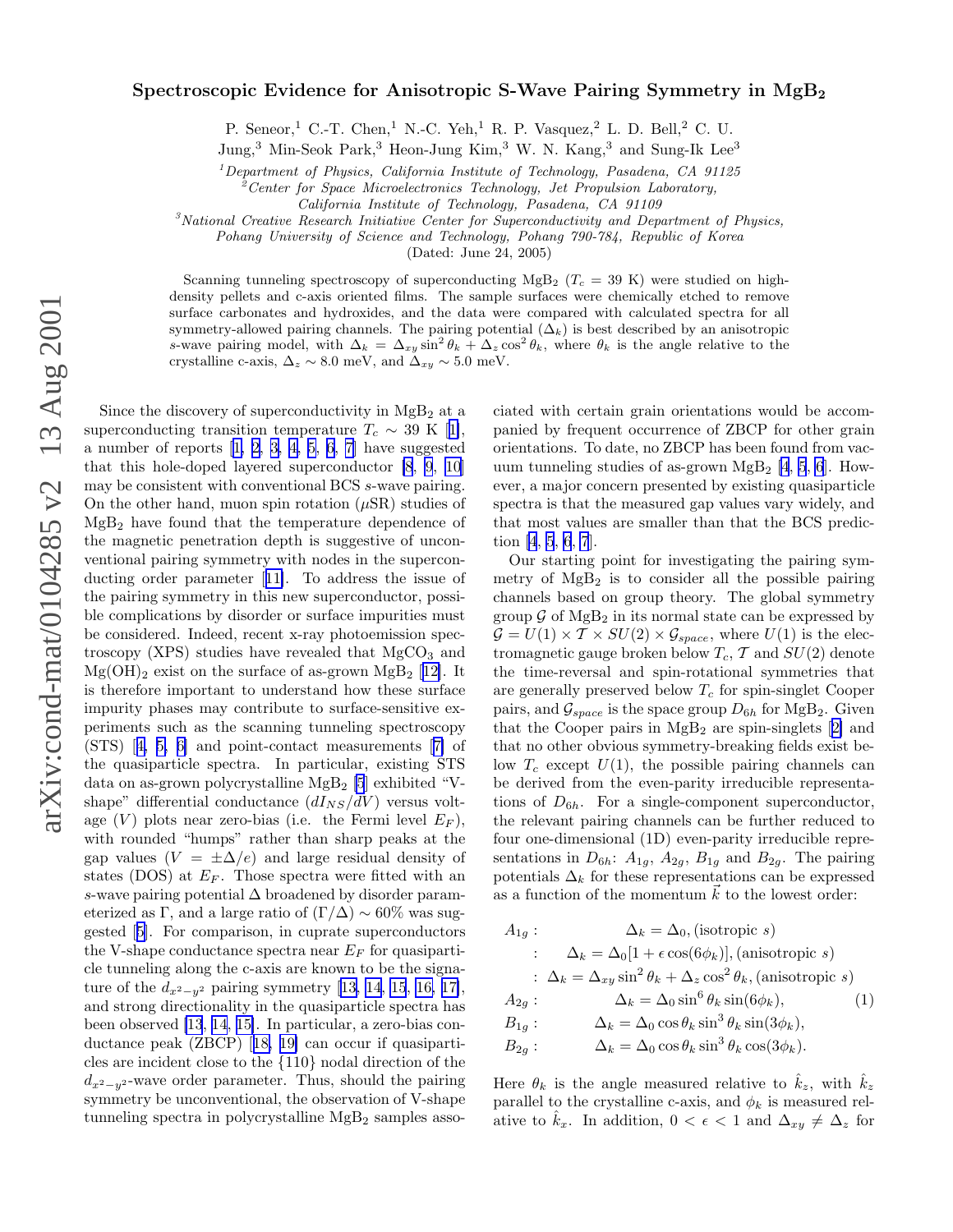<span id="page-1-0"></span>

FIG. 1: Right panels: Graphical representations for possible order parameters permitted by the  $D_{6h}$  group symmetry and spin-singlet pairing. Left panels: Simulated differential conductance  $(G_{NN}dI_{NS}/dV)$  vs. voltage  $(V)$  quasiparticle tunneling spectra at 4.2 K, assuming  $\Delta_0 = 6.5$  meV, for the following 1D even-parity representations. (a)  $A_{1g}$ , anisotropic s-wave with in-plane anisotropy; (b)  $A_{1g}$ , anisotropic s-wave with uniaxial symmetry; (c)  $A_{2g}$ ; (d)  $B_{1g}$ , or  $B_{2g}$  by rotating  $B_{1g}$  order parameter through an angle  $(\pi/6)$  relative to  $k_z$ .

the anisotropic s-wave pairing potentials. The graphical representations of these different pairing potentials are illustrated in Figs.  $1(a)-(d)$ .

Among different  $A_{1q}$ -representations, the lowest-order possibilities include the isotropic s-wave order parameter, anisotropic s-wave with 6-fold in-plane modulations, or anisotropic s-wave with uniaxial symmetry, with the latter two illustrated in Figs. 1(a) and 1(b). The lowestorder  $A_{2q}$ -representation consists of twelve "lobes" of alternating phases, and the phases are even under  $k_z$ inversion. For either  $B_{1g}$  or  $B_{2g}$ -representation, the order parameter consists of twelve lobes with alternating

phases, and the phases are odd under  $k_z$ -inversion.

To obtain the quasiparticle spectra for all possible pairing channels with different  $\Delta_k$ , we consider a crystalline plane with a normal vector  $\hat{n}_k$  characterized by the parameters  $(\theta_k, \phi_k)$ . Defining the direction of an incident quasiparticle relative to  $\hat{n}_k$  by the parameters  $\ell(\theta_{in}, \phi_{in}) \equiv \ell_{in}$ , which explicitly considers the transverse momentum for the incident quasiparticles (i.e., a finite "tunneling cone") relative to  $\hat{n}_k$ , such that  $\theta_{in}$  is primarily confined between  $-\beta$  and  $\beta$ , and  $0 \leq \phi_{in} \leq 2\pi$ , we can generalize the theory of Blonder-Tinkham-Klapwijk (BTK) [\[18](#page-3-0), [19](#page-3-0), [20\]](#page-3-0) to three dimensions (3D), and compute the tunneling current  $I_{NS}$  as a function of the bias voltage  $V$ , temperature  $T$ , tunneling barrier strength  $Z$ , tunneling direction  $\hat{n}_k$ , and tunneling cone  $\beta$ :

$$
I_{NS} = G_{NN} \int_0^{2\pi} d\phi_{in} \int_0^{\pi/2} d\theta_{in} \cos \theta_{in} e^{-\frac{\theta_{in}^2}{\beta^2}} \int dE_k
$$
  
 
$$
\times [1 + A - B] \times [f(E_k - eV) - f(E_k)]. \tag{2}
$$

In Eq. (2),  $G_{NN}$  denotes the normal-state conductance,  $E_k$  is the quasiparticle energy, A and B represent the kernals for Andreev and normal reflection, respectively, and $f(E_k)$  is the Fermi function [[18, 19\]](#page-3-0). Thus, the differential conductance spectra  $(dI_{NS}/dV)$ -vs.-V can be obtained for given  $\hat{n}_k$  and  $\Delta_k$  using Eqs. [\(1](#page-0-0)) and (2). The representative spectra for high-impedance tunneling barrier  $Z = 5$  are shown in the left panels of Fig. 1(a)-(d).

Except for the  $A_{1q}$ -representation, the spectral characteristics for all other representations exhibit strong directionality (i.e., dependence on the crystalline normal  $\hat{n}_k$  relative to the average quasiparticle momentum), as manifested by calculated spectra in the right panels of Fig. 1(a)-(d). It is clear that the ZBCP would have been a common occurrence in the tunneling spectra of  $MgB<sub>2</sub>$ pellets had the order parameter been one of the unconventional pairing channels  $(A_{2g}, B_{1g}, B_{2g})$ .

To compare the calculated results with experiments, we performed scanning tunneling spectroscopy on highdensity pellets [\[21](#page-3-0), [22,](#page-3-0) [23\]](#page-4-0) and c-axis textured films of  $MgB<sub>2</sub>$  [\[24](#page-4-0)] at 4.2 K. Both the pellets and c-axis films were fully characterized [\[12](#page-3-0), [21, 22](#page-3-0), [23, 24](#page-4-0)], showing single-phased material with superconducting transition at  $T_c = 39.0$  K, sharp magnetization transition widths  $(\Delta T_c < 1 \text{ K}$  for the pellets and  $\Delta T_c \sim 0.7 \text{ K}$  for the films), and nearly 100% bulk superconducting volume [[21, 22](#page-3-0), [23, 24\]](#page-4-0). According to XPS studies on these samples [\[12](#page-3-0)], the surface  $MgCO<sub>3</sub>$  and  $Mg(OH)<sub>2</sub>$  impurities on the as-grown  $MgB<sub>2</sub>$  could be mostly removed by chemical etching, with no discernible etch residues for the tunneling experiments[[12\]](#page-3-0). Tunneling studies were conducted on the as-grown and etched  $MgB<sub>2</sub>$  pellets and films at 4.2 K, using a low-temperature scanning tunneling microscope. Spatially resolved tunneling spectra were taken on over 100 randomly oriented grains of each sample. On each grain, the spectra were taken under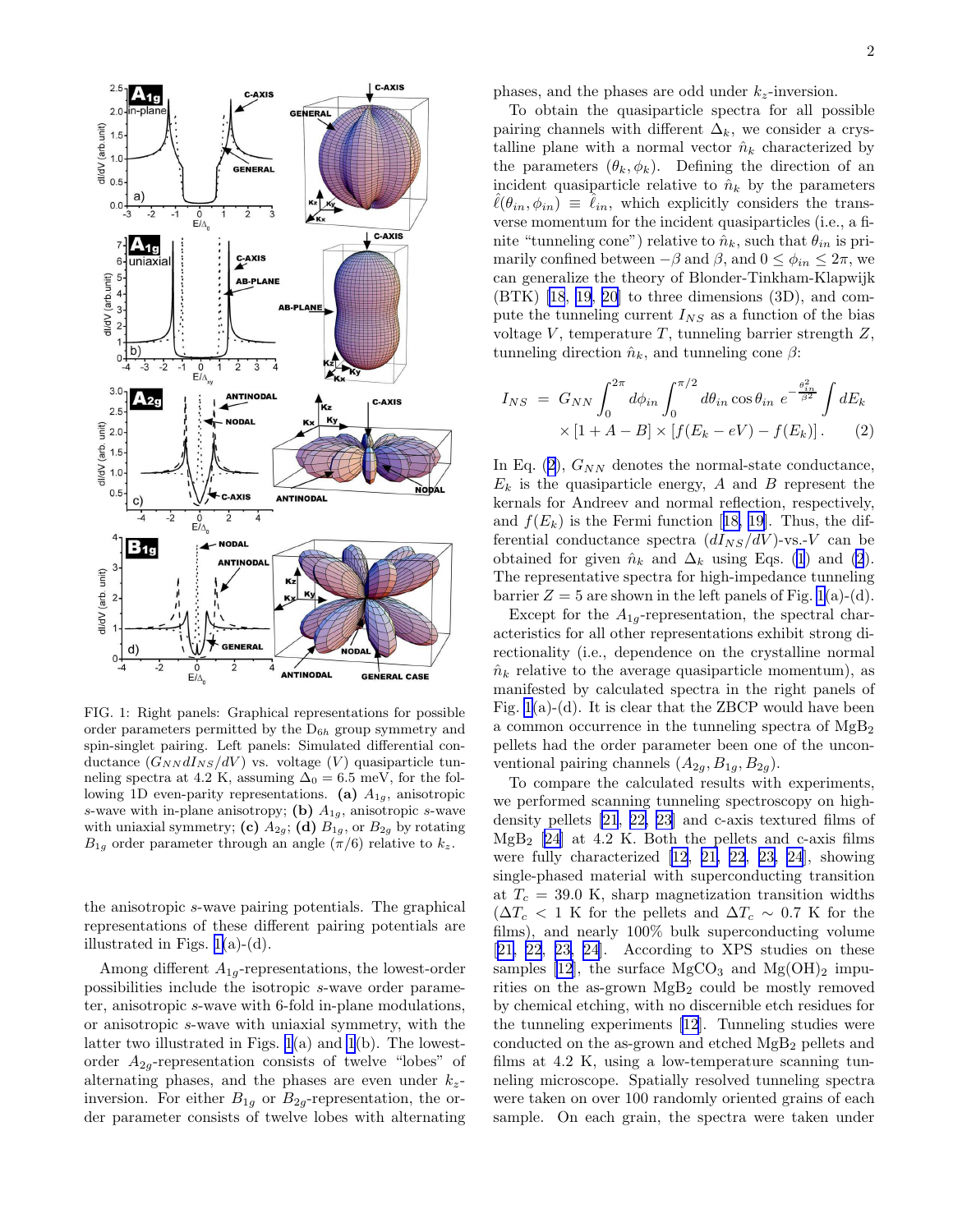

FIG. 2: (a) Spatially resolved tunneling spectra of a highdensity MgB<sup>2</sup> pellet. The main panel and the lower right inset illustrate data taken at locations 10 ∼ 15 nm apart within one grain after and before chemical etching, respectively. The upper left inset shows representative spectra on the etched pellet with different junction resistance at  $20 \text{ mV}$ : 1)  $108 \text{ M}\Omega$ , 2) 179 M $\Omega$ , 3) 253 M $\Omega$ . The work function for these spectra is typically 0.1  $\sim$  1 eV. (b) A series of tunneling spectra on an etched c-axis film (main panel), showing long-range spatial homogeneity in the spectral peak-to-peak energies and a large junction resistance  $\sim$  330 M $\Omega$  (inset). (c) An image of the surface topography of the etched sample over an area  $(196nm \times 60nm)$ . The full scale for the height is 4.7 nm.

the vacuum tunneling condition and on an area approximately  $(200nm \times 200nm)$  in size with nano-scale surface flatness. A large number of grains were studied on each sample to ensure sufficient statistical sampling of different  $\hat{n}_k$  in pellets.

Representative tunneling spectra for a  $MgB<sub>2</sub>$  pellet after etching are shown in the main panel of Fig.  $2(a)$ , and those for the same sample before etching are given in the lower right inset. We note significantly improved spectra after etching, with long-range spatial homogeneity (> 400 nm) within each grain, which correlated well with the long-range atomic flatness of the topography as exemplified in Figure 2(c) and also according to our AFM images, and was in contrast to the strong spatial variations in both the spectra and topography of  $MgB<sub>2</sub>$ powder [[25\]](#page-4-0). Furthermore, the density of states (DOS) nearly vanished at  $E_F$ , with a normalized value  $\left[\frac{dI_{NS}}{dV}\right]_{V=0}/\frac{dI_{NS}}{dV}\right]_{V=20meV} \sim 2\%.$  While the tunneling spectra were homogeneous within each grain (withlateral dimension  $\sim$  a few  $\mu$ m [[22\]](#page-3-0)), the gap values varied from grain to grain in the pellets, ranging from  $\sim$  5 to  $\sim$  8 meV. On the other hand, tunneling spectra of etched c-axis oriented films were homogeneous everywhere. Overall, no ZBCP was observed among over five hundred spectra taken on all samples. We therefore conclude that the pairing symmetry must be of the  $A_{1g}$ representation.

To identify the correct pairing potential under the  $A_{1q}$ representation in Eq.([1\)](#page-0-0), we performed the BTK analysis for both anisotropic and isotropic s-wave pairing, as well as the isotropic BCS fitting to all spectra. The latter involved a disorder parameter  $\Gamma$  for an isotropic gap  $\Delta$ with the density of states  $\mathcal{N}(E)$  given by [\[26](#page-4-0)]:

$$
\mathcal{N}(E) = \text{Re}\left[ (E - i\Gamma) / \sqrt{(E - i\Gamma)^2 - \Delta^2} \right] \propto dI_{NS}/dV.
$$

For both BTK and BCS isotropic s-wave fitting, we notice several difficulties. First, the inclusion of the disorder-induced pair-breaking strength Γ alone cannot fully account for the spectral characteristics, particularly the line-width and line-shape of the peaks, as manifested in Figs. [3](#page-3-0)(a) and [3](#page-3-0)(b). Second, significant variations in the supposedly isotropic pairing potential must be invoked to account for all data taken on the pellets. The variation was unlikely the result of bulk stoichiometric inhomogeneity because of the sharp superconducting transition width  $(< 1 K)$  revealed in the magnetization measurement of our  $MgB_2$  pellet. In other words, had the gap variation been the result of the grain-to-grain stoichiometric variation, we would have observed a very broad  $T_c$  distribution in the magnetization measurements, from  $\sim$  39 K to  $\sim$  24 K for the 5  $\sim$  8 meV gap variation. Given the quality of the spectra and topography of our well characterized sample surfaces, we suggest that the variation observed in the gap values of  $MgB<sub>2</sub>$  pellets is the result of different grain orientations relative to the incident quasiparticles. The single gap value in the caxis oriented films further corroborates the notion of kdependent pairing potential. More importantly, had the pairing symmetry been isotropic s-wave, the  $(2\Delta/k_BT_c)$ ratios deduced from our tunneling spectra would not have varied from  $\sim 2.5$  to  $\sim 4.5$  from grain to grain for  $T_c$ variation smaller than 1.0 K. In addition, to date there is no known theory for isotropic s-wave superconductors that can justify a  $(2\Delta/k_BT_c)$  ratio smaller than the BCS value.

On the other hand, the electronic and structural anisotropy in the  $MgB<sub>2</sub>$  system can lead to anisotropic s-wave pairing, and therefore a  $k$ -dependent pairing potential and a range of gap values in the STS studies of polycrystalline samples. Comparing the two possibilities of anisotropic s-wave pairing potentials depicted in Figs.  $1(a)$  and  $1(b)$ , we note that an in-plane 6-fold anisotropy would have resulted in a c-axis spectrum with a sharp peak at  $\Delta_0(1+\epsilon)$  and complicated spectral curvatures in  $\mathcal{N}(E)$  for  $\Delta_0(1-\epsilon) < E < \Delta_0(1+\epsilon)$ , as shown in Fig. [1\(](#page-1-0)a). Such behavior was never seen in our data. In contrast, spectra derived from the order parameter in Fig. [1\(](#page-1-0)b) appeared to be most consistent with our finding of smooth spectra on all samples, and with one maximum gap value at  $\Delta_z \sim 8$  meV for the c-axis films.

Using the anisotropic s-wave pairing potential  $\Delta_k = \Delta_{xy} \sin^2 \theta_k + \Delta_z \cos^2 \theta_k$ , with the minimum gap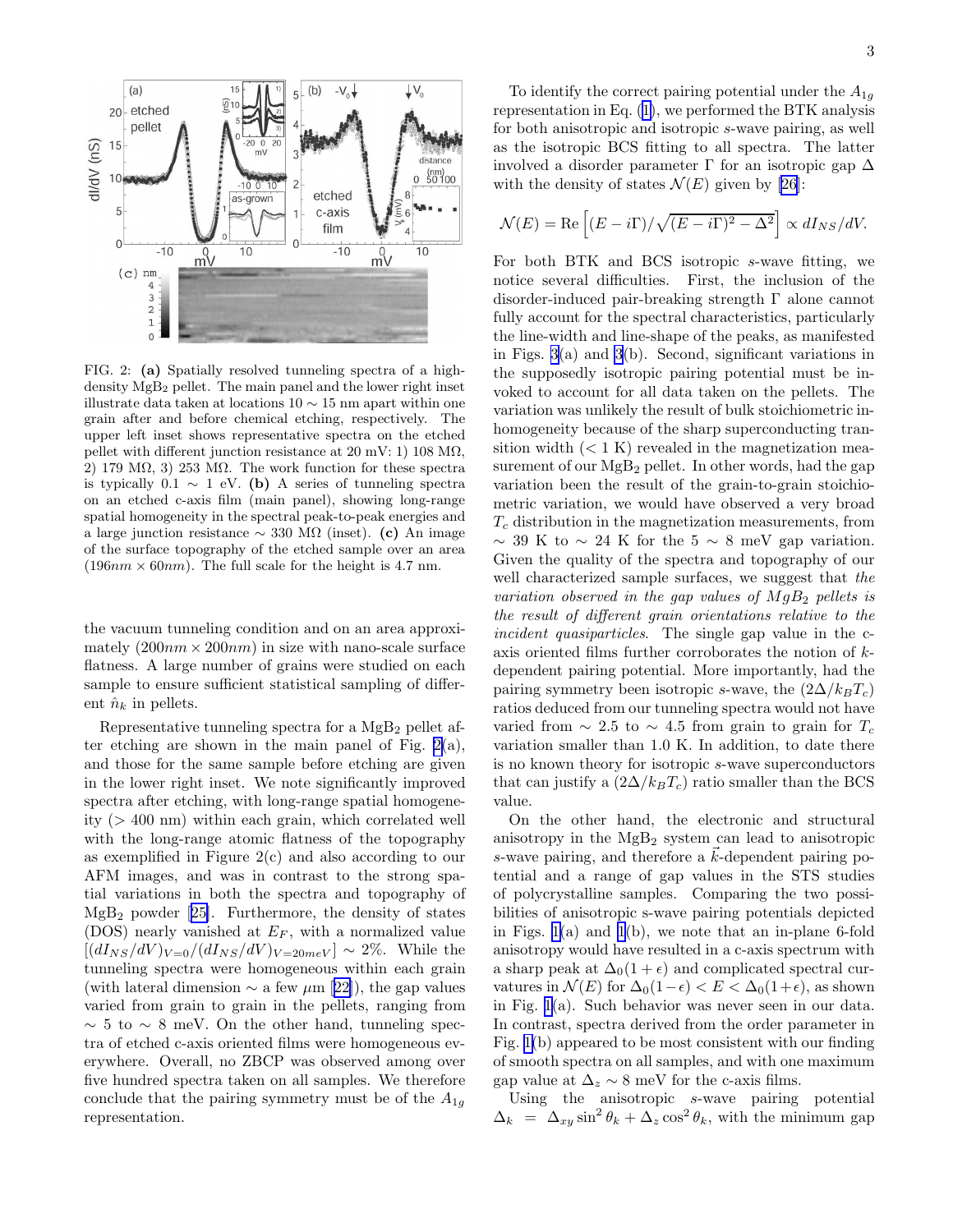<span id="page-3-0"></span>

FIG. 3: BTK anisotropic and isotropic s-wave fitting, together with the isotropic BCS fitting to representative spectra of  $(a)$  an etched MgB<sub>2</sub> pellet, and  $(b)$  an etched c-axis film. Given empirical values of  $\Delta_{xy}$  and  $\Delta_z$ , the anisotropic s-wave fitting is only sensitive to the variation in  $\theta_k$  and is insensitive to a wide range of  $\beta$  values that we have tested, from  $(\pi/18)$ to  $(\pi/2)$ . The fitting curves shown have assumed the most general case with  $\beta = \pi/2$ .

 $\Delta_{xy} \approx 5$  meV and the maximum gap  $\Delta_z \approx 8$  meV determined empirically, we can consistently account for all experimental data on both pellets and c-axis films by varying one parameter  $\theta_k$ . As exemplified in the main panel and inset of Fig. 3(a), the former is consistent with  $\theta_k = (\pi/5)$  and the latter with  $\theta_k = 0$ . Similarly, the same pairing potential can also be applied to the c-axis film data with  $\theta_k = 0$ , as shown in the main panel of Fig. 3(b). Our empirical finding of a smaller in-plane gap value  $(\Delta_{xy} < \Delta_z)$  is consistent with the stronger in-plane Coulomb repulsion in  $MgB_2$  [[27\]](#page-4-0). A similar anisotropic s-wave pairing scenario has also been proposed recently to account for the thermodynamic and optical properties of MgB2 wires[[28\]](#page-4-0). Furthermore, a number of recent experimental reports, including the upper critical field  $(H<sub>c2</sub>)$  measurements [\[29, 30](#page-4-0)], high-resolution photoemission spectroscopy[[31\]](#page-4-0), and electron spin resonance[[32\]](#page-4-0), are supportive of significantly anisotropic properties in the superconducting state of MgB2.

In summary, we have investigated the possible pairing channels in  $MgB<sub>2</sub>$  based on group theory consideration, and have calculated the quasiparticle spectra using a generalized BTK theory for quasiparticle tunneling in 3D. Comparing the calculated results with spectra taken on fully characterized MgB<sup>2</sup> pellets and c-axis oriented films, we conclude that the order parameter of  $MgB<sub>2</sub>$  belongs to the  $A_{1a}$ -representation of  $D_{6h}$  group, and is best described by an anisotropic s-wave pairing potential with

uniaxial symmetry.

The research at Caltech was supported by NSF Grant #DMR-0103045 and the Caltech President's Fund. Part of the work described in this paper was performed by the Center for Space Microelectronics Technology, Jet Propulsion Laboratory, and was sponsored by NASA. The work at Pohang University was supported by the Ministry of Science and Technology of Korea through the Creative Research Initiative Program.

- [1] J. Nagamatsu, N. Nakagawa, T. Muranaka, Y. Zenitani, and J. Akimitsu, Nature 410, 63 (2001).
- [2] H. Kotegawa, K. Ishida, Y. Kitaoka, T. Muranaka, and J. Akimitsu (2001), cond-mat/0102334.
- [3] S. L. Bud'ko, G. Lapertot, C. Petrovic, C. E. Cunningham, N. Anderson, and P. C. Canfield, Phys. Rev. Lett. 86, 1877 (2001).
- [4] G. Rubio-Bollinger, H. Suderow, and S. Vieira, Phys. Rev. Lett. 86, 5582 (2001).
- [5] G. Karapetrov, M. Iavarone, W. K. Kwok, G. W. Crabtree, and D. G. Hinks, Phys. Rev. Lett. 86, 4374 (2001).
- [6] A. Sharoni, I. Felner, and O. Millo, Phys. Rev. B 63, 220508 (2001).
- [7] H. Schmidt, J. F. Zasadzinski, K. E. Gray, and D. G. Hinks, Phys. Rev. B 63, 220504 (2001).
- [8] J. Kortus, I. I. Mazin, K. D. Belashchenko, V. P. Antropov, and L. L. Boyer, Phys. Rev. Lett. 86, 4656 (2001).
- [9] J. M. An and W. E. Pickett, Phys. Rev. Lett. 86, 4366 (2001).
- [10] W. N. Kang, C. U. Jung, K. H. P. Kim, M.-S. Park, S. Y. Lee, H.-J. Kim, E.-M. Choi, K. H. Kim, M.-S. Kim, and S.-I. Lee (2001), submitted to Appl. Phys. Lett, condmat/0102313.
- [11] C. Panagopoulos, B. D. Rainford, T. Xiang, C. A. Scott, M. Kambara, and I. H. Inoue (2001), cond-mat/0103060.
- [12] R. P. Vasquez, C. U. Jung, M.-S. Park, H.-J. Kim, J. Y. Kim, and S.-I. Lee, Phys. Rev. B 64, 052510 (2001).
- [13] N.-C. Yeh, J. Y. T. Wei, C.-T. Chen, W. D. Si, and X. X. Xi (2001).
- [14] N.-C. Yeh, C.-T. Chen, G. Hammerl, J. Mannhart, S. Tajima, K. Yoshida, A. Schmehl, C. W. Schneider, and R. R. Schulz (2001), to appear in Physica C (2001), cond-mat/0103205.
- [15] J. Y. T. Wei, N.-C. Yeh, D. F. Garrigus, and M. Strasik, Phys. Rev. Lett. 81, 2542 (1998).
- [16] C. C. Tsuei and J. R. Kirtley, Rev. Mod. Phys. 72, 969 (2000), and references therein.
- [17] D. L. VanHarlingen, Rev. Mod. Phys. 67, 515 (1995), and references therein.
- [18] C. R. Hu, Phys. Rev. Lett. **72**, 1526 (1994).
- [19] Y. Tanaka and S. Kashiwaya, Phys. Rev. Lett. **74**, 3451 (1995).
- [20] G. E. Blonder, M. Tinkham, and T. M. Klapwijk, Phys. Rev. B 25, 4515 (1982).
- [21] G. Y. Sung, S. H. Kim, J. H. Kim, D. C. Yoo, J. W. Lee, J. Y. Lee, C. U. Jung, M.-S. Park, W. N. Kang, D. Zhonglian, et al. (2001), cond-mat/0102498.
- [22] C. U. Jung, M.-S. Park, W. N. Kang, M.-S. Kim, K. H. P.